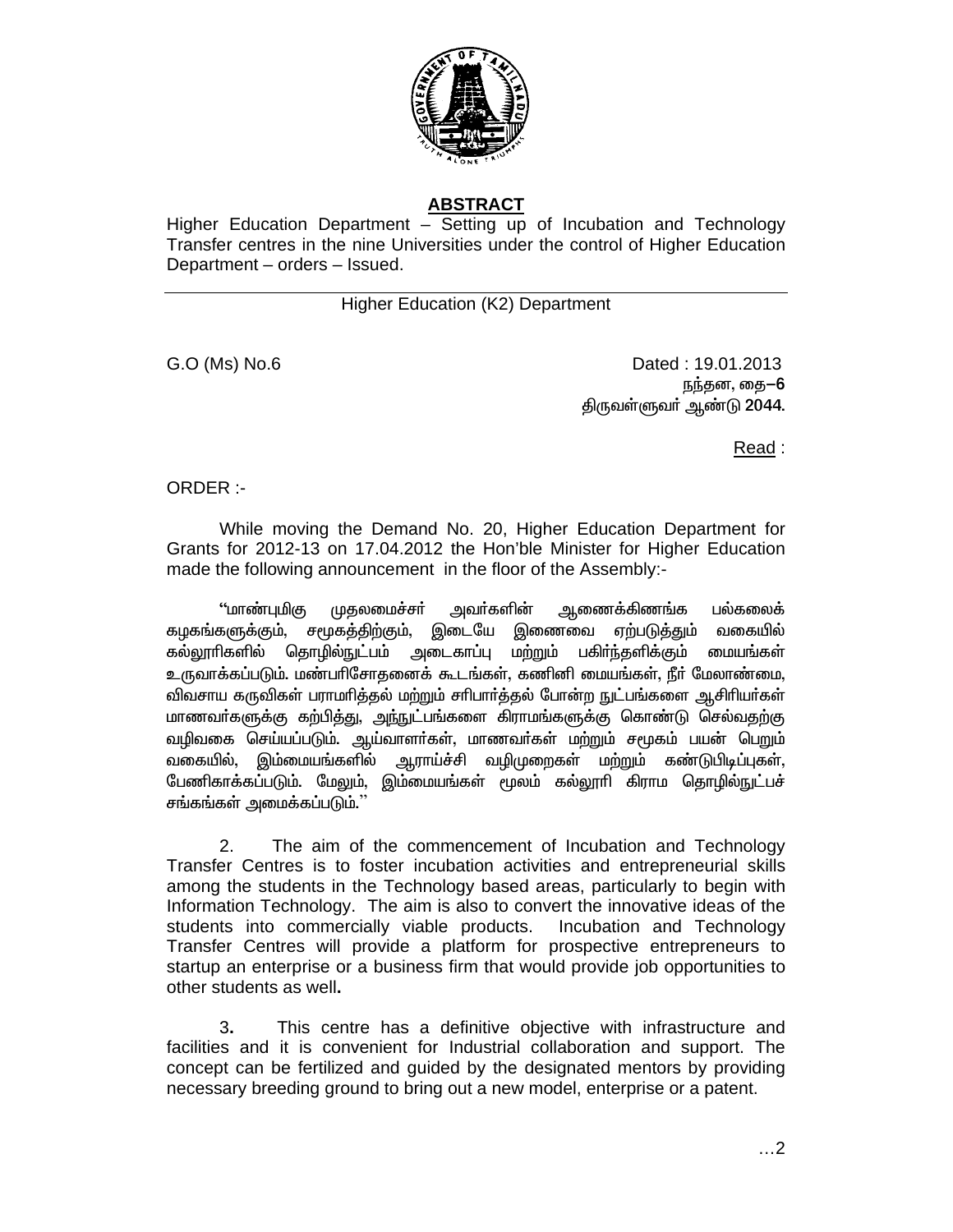4. The Government after careful consideration accord sanction to establish the Incubation and Technology Transfer Centre in the following nine universities at an estimated cost of Rs.29.88 lakh (Rs.14.50 lakh as nonrecurring and Rs.15.38 lakh as recurring expenditure per annum) to support student society and faculty by which they will be exposed to the global business environment and access to entrepreneurial resources for all in particular for the poor and rural population is imminent to the economic and social development of India:-

- (i) University of Madras, Chennai
- (ii) Alagappa University, Karaikudi
- (iii) Thiruvalluvar University, Vellore
- (iv) Periyar University, Salem
- (v) Mother Teresa Womens University, Kodaikanal
- (vi) Bharathiar University, Coimbatore
- (vii) Bharathidasan University, Tiruchirapalli
- (viii) Madurai Kamaraj University, Madurai
- (ix) Manonmaniam Sundaranar University, Tirunelveli

 5. Government also sanction a sum of Rs.130.50 lakh (Rupees one crore thirty lakh and fifty thousand only) towards non-recurring grants to universities @ Rs.14.50 lakh each.

 6. Government also direct that the recurring expenses of the above said Incubation and Technology Transfer Centres be met by the university concerned out of its own sources. The Government also direct that the guidelines specified in the Annexure to this order further as other usual procedure be followed while setting up of Incubation and Technology Transfer centres by the Universities.

 7. The non-recurring expenditure sanctioned in para 6 above shall be debited in the following head of account:-

"2202 General Education-03 University and Higher Education – 102 Assistance to Universities – Schemes in the twelfth five year plan – II State plan – JV Setting up of Incubation and Technology Transfer Centre in the Universities - 09 Grants for Current Expenditure- 03 Grants for specific schemes (DPC 2202 03 102 JV 0931)

8. The Director of Collegiate Education is the estimating, reconciling and controlling authority of the above new head of account.

9. The Pay and Accounts Officer / Treasury Officer concerned are requested to open the above new sub head of account in their books.

10. The expenditure sanctioned above shall constitute an item of "New Service" and the approval of the Legislature, will be obtained in due course. Pending approval of the Legislature the expenditure shall initially be met by an advance drawn from Contingency Fund, orders regarding which will be issued by Finance (BG-I) Department, based on application in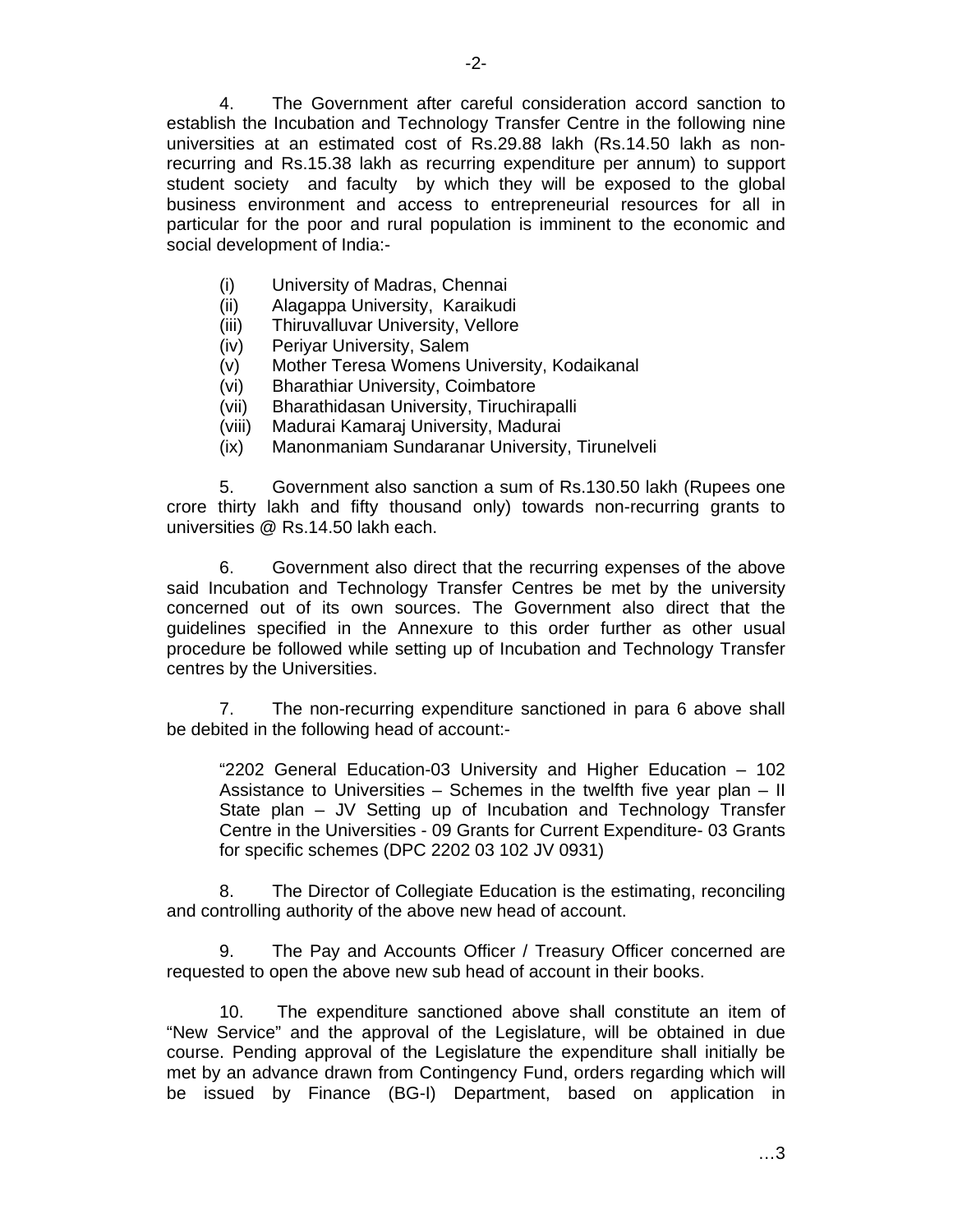prescribed format along with a copy of this order from the Director of Collegiate Education.

 11. The Director of Collegiate Education shall apply for sanctioning Contingency Fund as mentioned above and send necessary supplementary note for inclusion of this expenditure in the Supplementary Estimates for 2012-13.

 12. The Director of Collegiate Education is authorized to draw and disburse the Non-recurring expenditure sanctioned above to the Universities concerned.

 13. The Registrars of the concerned Universities shall take necessary steps for setting up of Incubation and Technology Transfer Centres in their Universities.

 14. This order issues with the concurrence of Finance Department vide its U.O. No.60230/Edn-I/12, dated 07.11.2012 and ASL No.1564 (One Thousand Five Hundred and Sixty Four)

#### (By Order of the Governor)

#### APURVA VARMA, PRINCIPAL SECRETARY TO GOVERNMENT.

To,

The Registrars of the concerned Universities.

The Accountant General, Chennai – 18.

The Pay and Accounts officer, Chennai – 18/35.

The Pay and Accounts officer, Madurai.

The Treasury officer, Karaikudi / Vellore / Salem / Kodaikanal / Coimbatore / Tiruchirappalli / Tirunelveli.

Copy to:

The Chief Minister's office, Chennai – 9.

The Senior PA to Minister (Finance), Chennai – 9.

The Senior PA to Minister (Higher Education), Chennai – 9.

The Private Secretary to Principal Secretary to Government,

Higher Education Department, Chennai – 9.

Finance (Edn-I / BG-I / BG-II) Department, Chennai-9. Stock File / Spare Copy.

// Forwarded by Order //

Section Office  $221012013$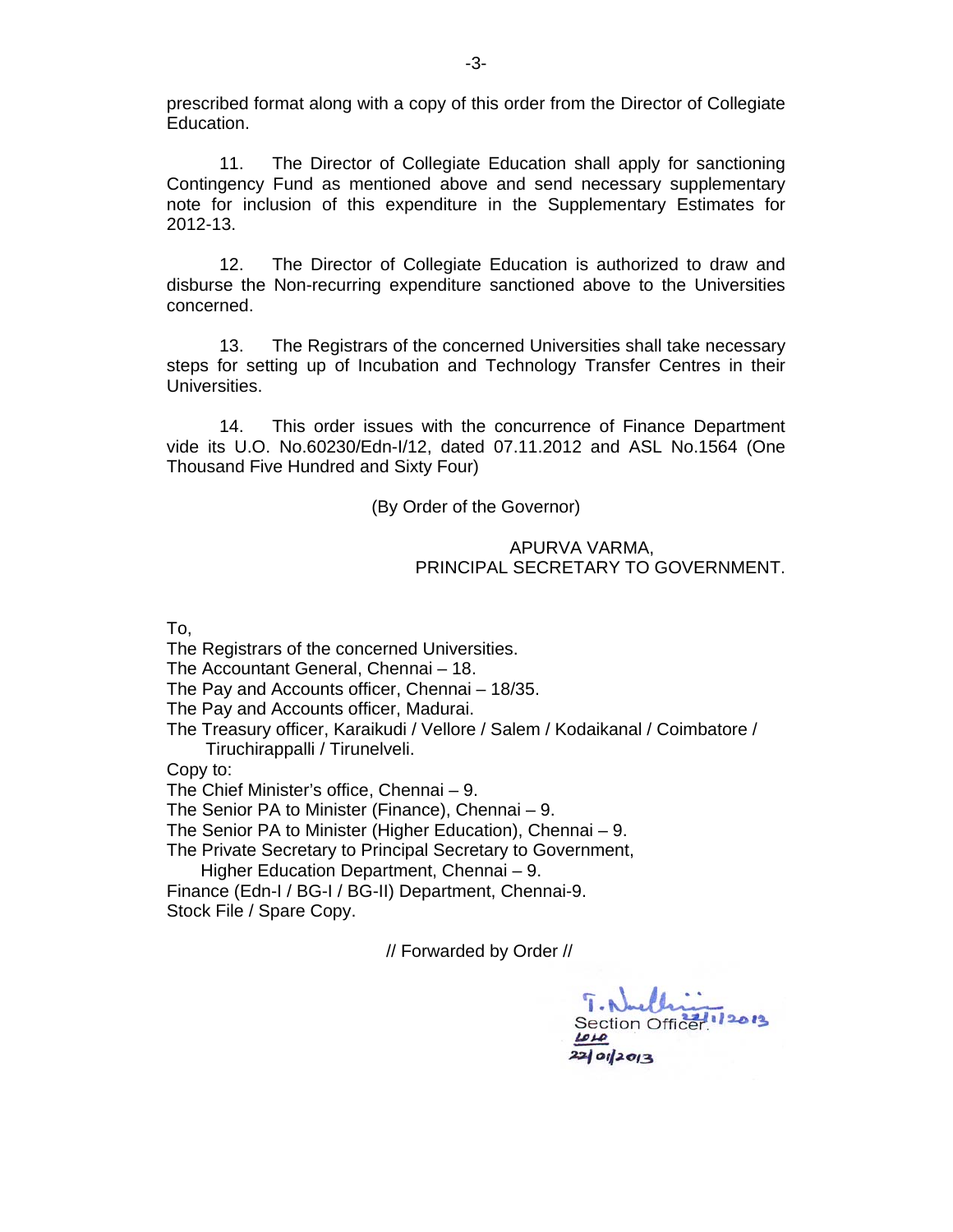## **ANNEXURE TO G.O.(Ms)No.6, HIGHER EDUCATION (K2) DEPARTMENT,**

#### **DATED 19.1.2013**

## **(I) ACTIVITIES:**

- **Mentoring :** A faculty member of University, preferably from the Department of Computer Science, mentors and closely monitors product development of the incubated students.
- **Business Plan Development:** The Mentor along with a management consultant and local agencies helps students strengthen their business plan after conducting market surveys, if required, and financial plan.
- **Business Promotion:** Incubation and Technology Transfer Centres helps finding business partners and venture capitalists and provide consultancy on business with the help of local agencies.
- **Entrepreneurial Promotion:** Awareness Programs, Workshop on Incubation, Seminars, Business plan competition.
- **(ii) For the establishment of Incubation and Technology Transfer Centres the following teaching post and non-teaching post to administer the centre in University be created:-**

**A Mentor :** At the cadre of Associate Professor reporting to the Head of Director of the Technology Park of Incubation and Technology Transfer Centres at additional remuneration.

Administrative Clerk: PG qualified in M. Com or MBA (at the cadre of Section Officer)

Technology Assistant: MCA/BE (at Assistant Professor Scale)

#### **(iii) Financial estimate for establishment of Incubation and Technology Transfer Centre in the Universities is as follows:-**

| SI.No. | Equipments                                       | Amount in Lakhs.<br>(Rs.) |
|--------|--------------------------------------------------|---------------------------|
|        | For Procurment of Machines and<br>Accessories    | 10.00<br>(Non-Recurring)  |
| 2.     | For interior, Power backups, Ac and<br>Furniture | 4.50<br>(Non-Recurring)   |